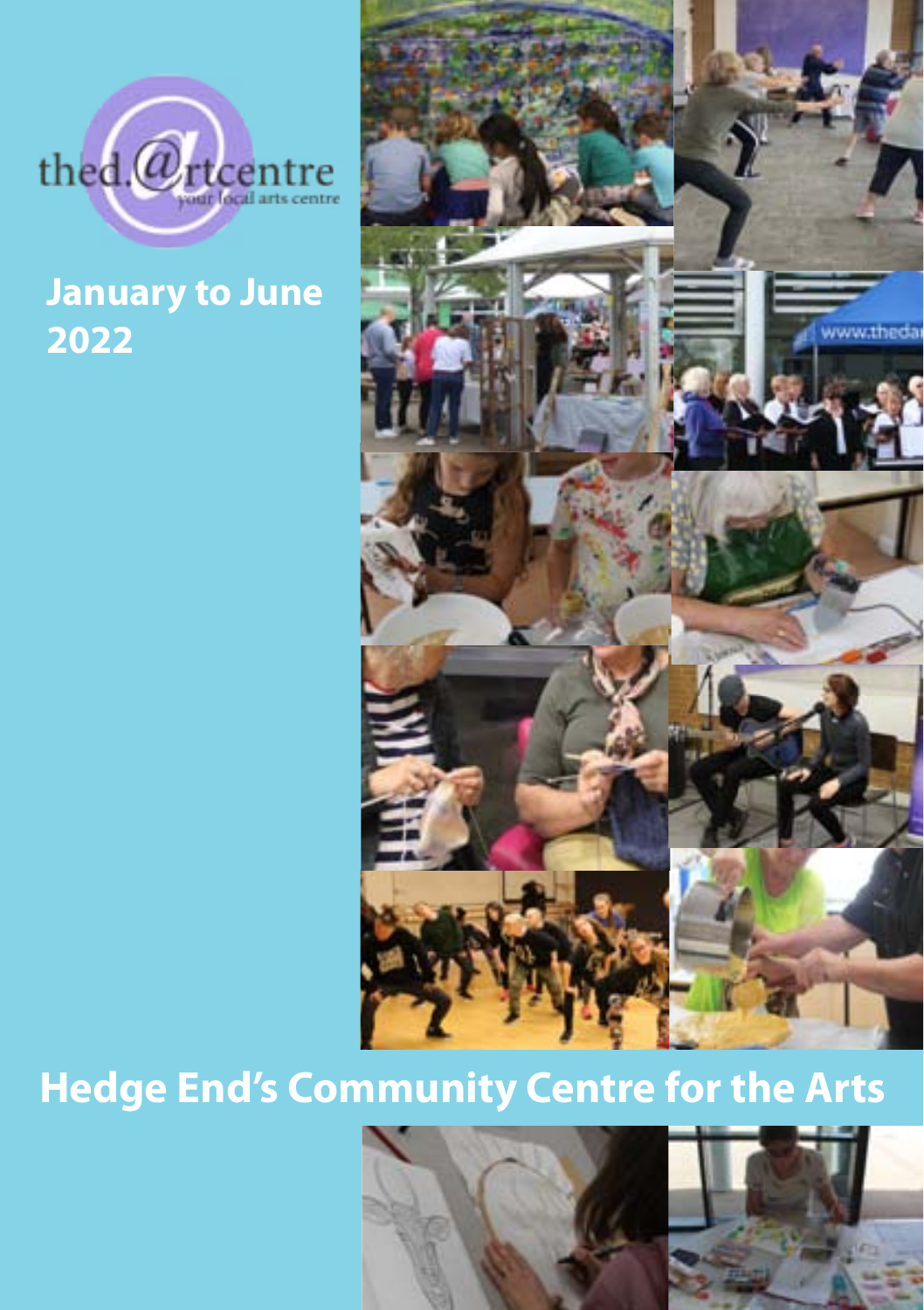### **Welcome to the d.@rt centre**

### Your local arts centre

All our classes and courses encourage social and skill based learning.

If you are looking for a space to indulge yourself in a new art or craft, to sing or dance like no one is watching, or simply to be with friends, we anticipate that something within our eclectic mix of activities will suit you!

The d.@rt team and our talented tutors hope that the d.@rt centre becomes a place you look forward to visiting on a regular basis.

.................................................................

| the d.@rt Centre     | <b>Opening Times</b>             |
|----------------------|----------------------------------|
| <b>Wildern Lane</b>  | Monday to Friday - 9am to 9.30pm |
| Hedge End            | Saturdays - 8.30am to 4.30pm     |
| Southampton          |                                  |
| SO <sub>30</sub> 4EJ | E: community@wildern.org         |
| 01489 779 471        | W: www.thedart.co.uk             |
|                      |                                  |

### **Access**

**Visit us**

We are committed to welcoming everyone and aim to do so in the following ways:

- access via lifts and stairs accessible toilets
- free onsite parking example family friendly events
- 
- 
- friendly and welcoming staff gluten free, vegan and dairy free options .................................................................

### **The Coffee and Craft Stop**

We pride ourselves on our friendly service and welcoming environment.

Our light and modern foyer space boasts a newly launched coffee shop offering a tempting array of speciality coffees and fresh cakes, alongside Fairtrade snacks.

We are also proud to showcase a range of handmade items in our Craft Stop made by artists in the local area. Perfect for gifts or a treat for yourself!

Open from 9am - 9pm on weekdays and 8.30am - 4pm on Saturdays.





### **Contents**

| 1         | Welcome                      |
|-----------|------------------------------|
| 2         | Contents                     |
| $3 - 6$   | For Children                 |
| $7 - 8$   | Monday to Friday             |
| $9 - 15$  | Saturday Workshops           |
| 16        | <b>Art Exhibitions</b>       |
| 17        | Events                       |
| 18        | Spaces to Hire               |
| $19 - 20$ | <b>Hirers</b>                |
| 21        | <b>Music Activities</b>      |
| 22        | <b>Customer Testimonials</b> |
| $23 - 24$ | Meet our Artists and Tutors  |
| 25 - 26   | What's on Calendar           |











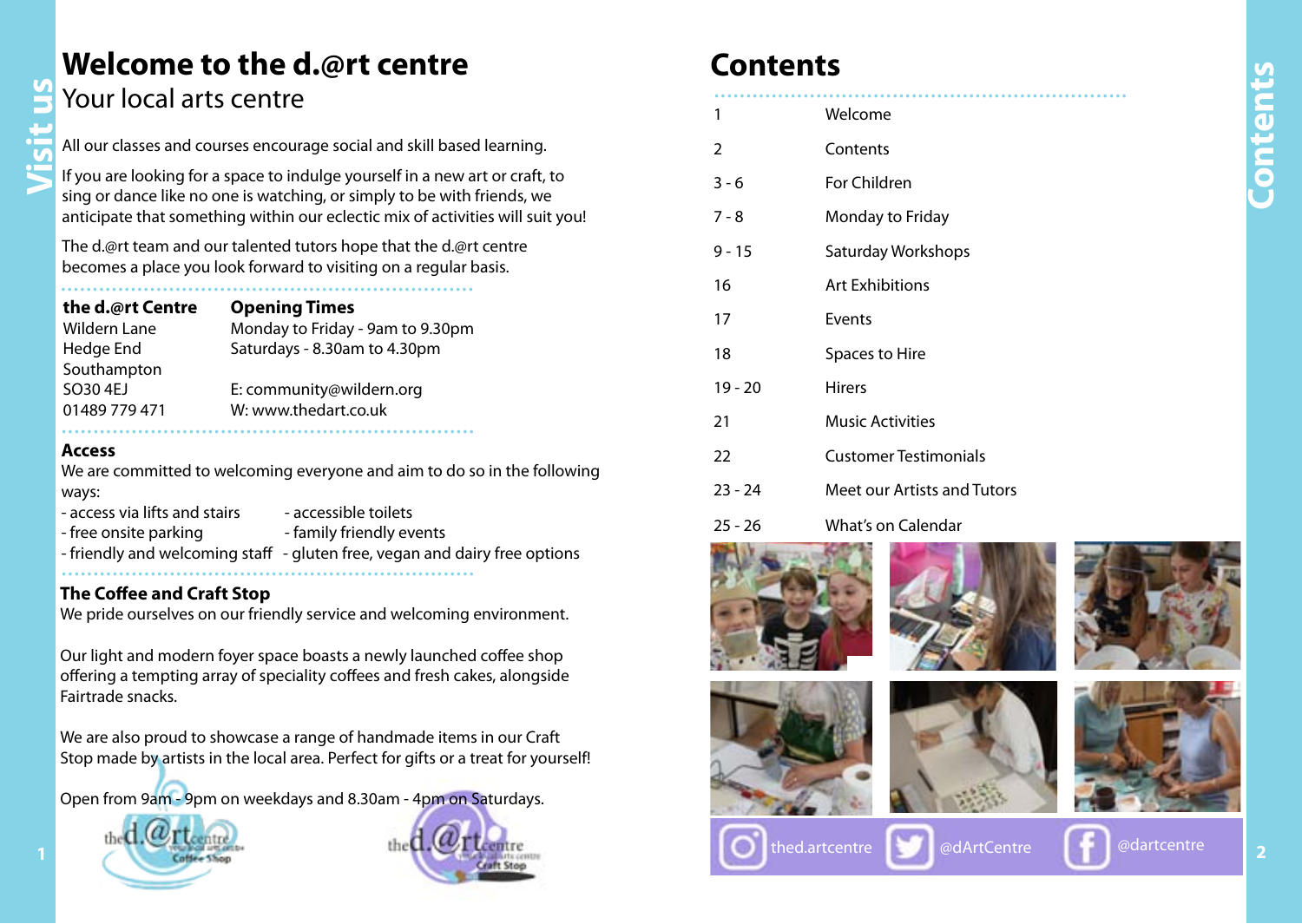### **Holiday Activities for ages 4 - 15 years**

Join our dedicated teams and take part in Ofsted Registered activities in the following holiday periods. Choose from a half or full day of theme based art workshops or cookery classes...

**Arts Full Day 8.30am- 5pm, £25 per child Arts Half Day 8.30am-12.30pm or 1pm- 5pm, £15 per half day per child Cookery 8.30am - 12.30pm, £22 per child**

Paying with childcare vouchers or tax free credit? Please email community@wildern.org



Spring Half Term: Monday 21st February to Friday 25th February 2022

Easter Holidays: Monday 11th April to Friday 22nd April 2022 (excluding Good Friday 15th April and Easter Monday 18th April)

Summer Half Term: Monday 30th May to Wednesday 1st June 2022

Summer Holidays: Monday 25th July to Friday 26th August 2022

**Go to our website for themes and daily activities! 3 4**

### **Saturday Clubs**

**Advanced Children's Cookery with Angie, 9:15am - 11:45am** £15 per person - all ingredients included

For ages 9+, challenge your cookery skills with these advanced recipes.

08/01 Pea, Bean & Bacon Tart\* 02/04 Cheese & Vegetable Tart 05/02 Chicken & Mushroom Pie\* 07/05 Cheese & Onion Pie 05/03 Butter Chicken Curry 04/06 Picnic Quiches

22/01 Flapjack 16/04 Chocolate Rice Krispie Cakes 19/02 Spiced Banana Bread 21/05 Homemade Beef Burgers 19/03 Jammy Dodger Flowers 18/06 Blueberry & Orange Pancakes

### **Children's Cookery with Angie, 9am - 11am** £13.50 per person - all ingredients included

Aimed at the mini chef ages 4-9 years, come and learn the cookery basics.

15/01 Lemon & Yogurt Chicken Flatbreads 09/04 Red Velvet Cookies 12/02 Lemon Curd & Orange Cake 14/05 Crumpet Pizzas 12/03 Pineapple & Pork Skewers 11/06 Flapjack Dino Biscuits

**Please bring a suitable container to take your goodies home in and if there is an asterix next to the recipe, please also bring an oven proof dish.**

Please let us know of any dietary requirements upon booking so we can amend the recipe accordingly.



**Book by calling 01489 779 471 or online at thedart.co.uk**

**For Children**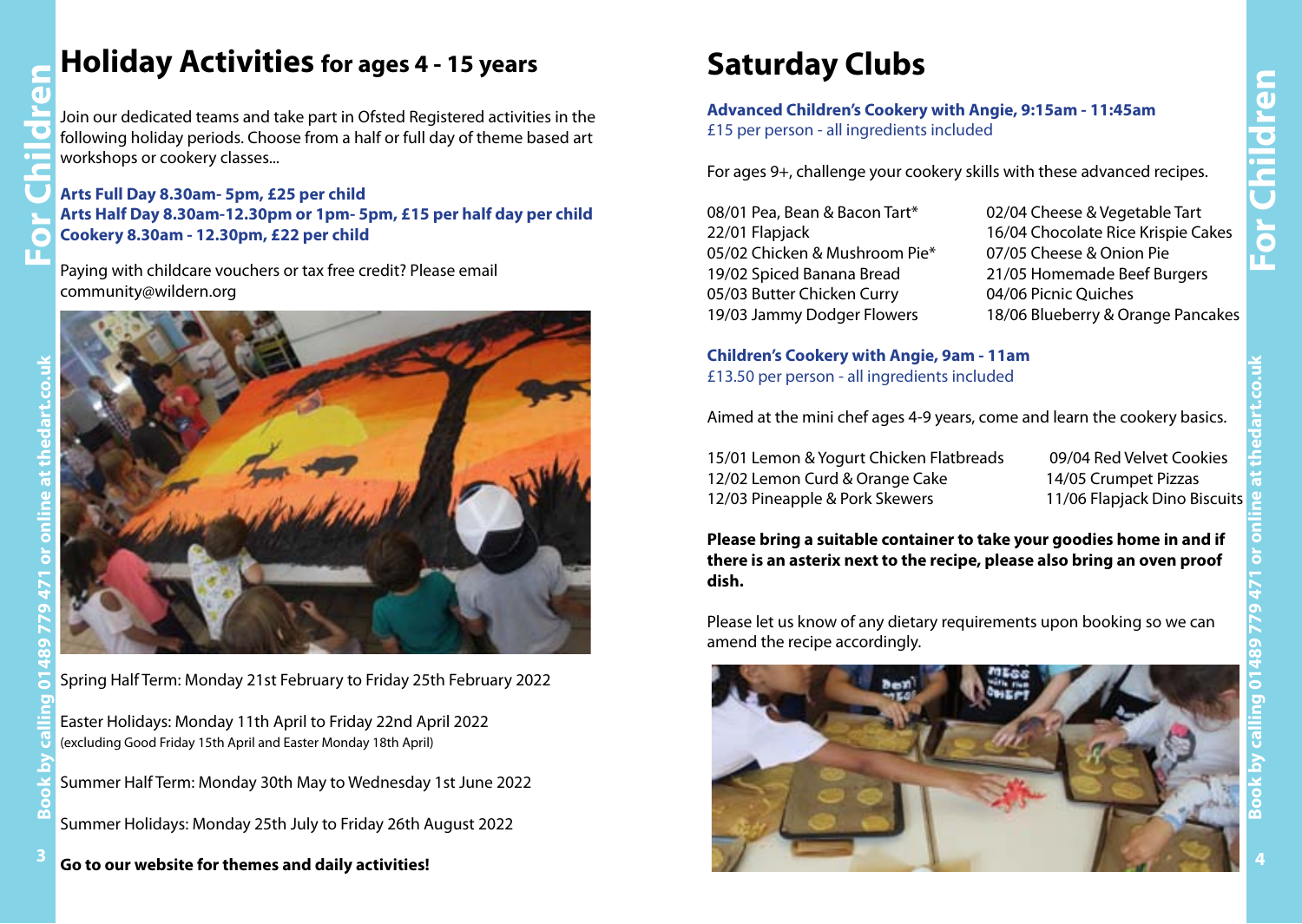### **For Children**

### **Saturday Clubs**





### **Children's Art Club with Chris Bennett, 9.30am - 11am** £10.50 per person

Get creative and learn new skills at Art Club for ages 6 - 12 years. Explore different mediums, learn about great artists and develop your techniques, all in a fun, friendly and relaxed environment.

08/01 Pablo Picasso, Wood Sculptures 22/01 J.M.W Turner, Watercolours 05/02 Beatrix Potter, Illustrations 19/02 Saul Bass, Design a movie poster 05/03 Akira Yoshizawa, Origami 19/03 William Morris, Textile designs

02/04 Douglas Cockerell, Book binding 16/04 Anne Young, Narrow boat painting 07/05 Tony Stubbing, Wax resist painting 21/05 Bridget Riley, Op Art 04/06 Portrait drawing in various styles 18/06 Albrecht Durer, Animals

### **Junior Designers with Chris Bennett, 9.30am - 11am** £10.50 per person

Are you a Junior Designer in the making wanting to develop a career in design? For 11 to 16 year olds.

15/01 Design the set for a stage play and make a set model box 12/02 Design the costumes for the play that you designed the set for

- 12/03 Design a movie poster
- 09/04 Design and make a range of jewellery
- 14/05 Design branding for a new company **Book by calling 01489 779 471 or online at thedart.co.uk**
- 11/06 Design a new car

### **Children's Film Party Package**

We are so excited to offer our specialist cinema for private hire!

Immerse yourselves in our surround sound, and be the celebrity at your own premier!

Includes:

- Party Invites (downloadable)
- Any film of your choice\*
- Film licence covered

Tiered seating and cinema screen

- Popcorn!
- Red carpet the ultimate premiere experience!

### **£18 per child**

Optional Extras: Catering, £3.50 per child Homemade Birthday Cake, £40

> **To enquire, call 01489 779 471 or drop us an email at community@wildern.org**

**EXECUTE 1706** Design a new car and available on DVD of the film must be age approperiate and available on DVD of the film must be age approperiate and available on DVD of the film must be age approperiate and available on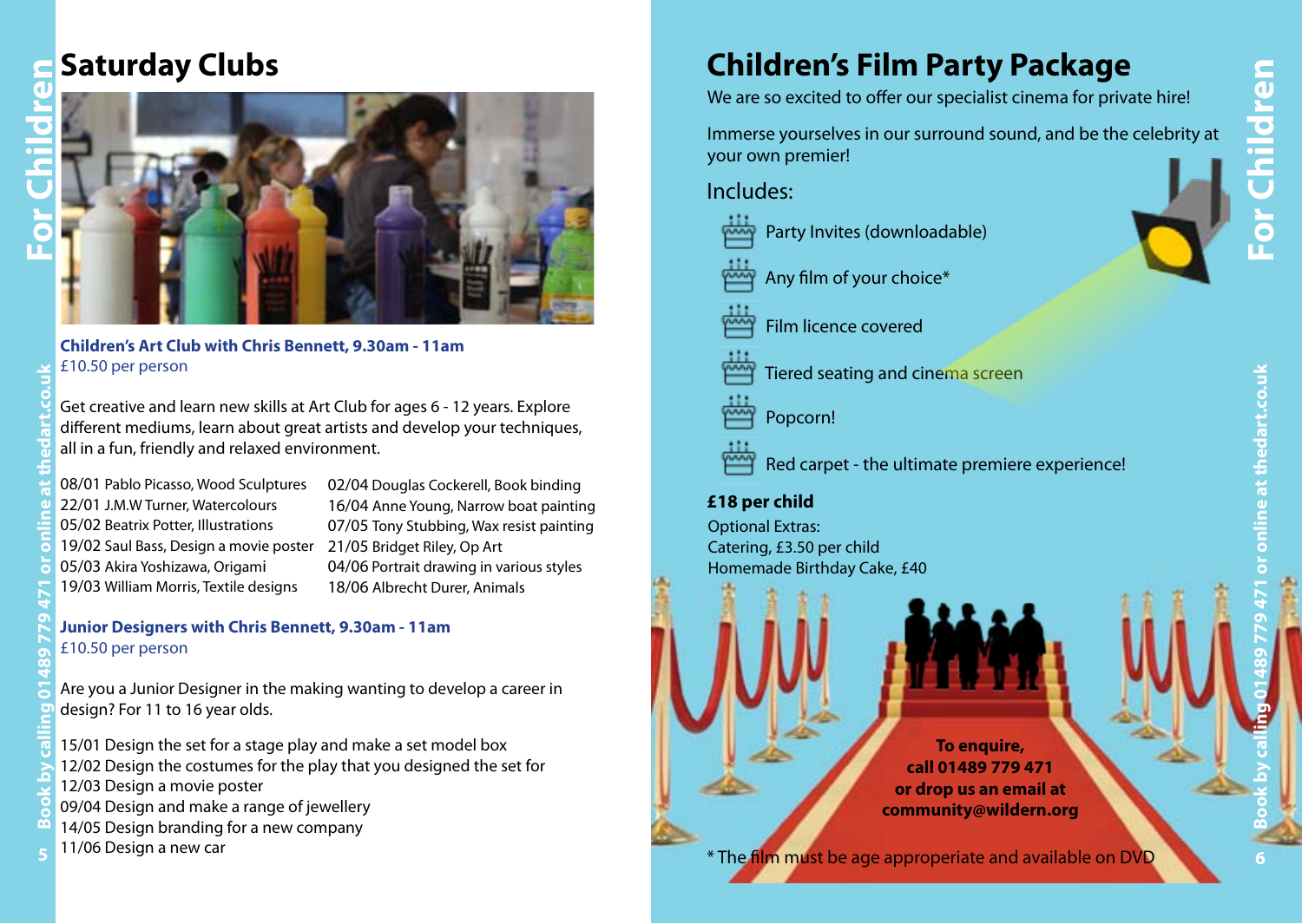### **Monday**

**Monday to Friday**

**I TO** 

C

 $\bullet$ 

È

### **Computer Club** Every first Monday of the month, 10am - 11.15am

Learn how to use your devices with support from Wildern pupils. Bring your device and list of what you would like to learn and be guided in the process. Term time only, £5 per person.

### **NEW! 6 Week Baking Course** Weekly, 6pm - 8pm, £130 per person

### 10th January to 14th February

Week 1 Chocolate Fudge Cake Week 4 Eton Mess<br>Week 2 Eclairs and profiteroles Week 5 Cookie Baking Week 2 Eclairs and profiteroles Week 3 Victoria Sponge Week 6 Spiced Apple Pie

### **Tuesday** ...............................................................

**Wildern Arts & Leisure Club (WALC)** Weekly, 9.30am - 1pm, £5 per person Use the gym, take part in arts based activities, tai chi and many more active activities. Complete your visit with a sociable visit to The Coffee Stop.

**Book Club** Every third Tuesday of the month, 7.30pm - 9pm, £5 per person A sociable evening of literary delight! Discuss the monthly assigned book and share anything else we have been reading. .................................................................

### **Wednesday**

**NEW! Make and Take 4 Week Papercraft Courses** Weekly, 10am-12pm £40 per person, per 4 week course

Course 1 - 19th January to 9th February - Each week you will learn a different craft technique including Decoupage and Origami.

Course 2 - 9th March to 30th March - Learn a different craft technique each week including Needle felting and French knitting.







### **Thursday**

### **Wave Film Society** Every first Thursday of the month, from 7pm £6 Single Ticket, £60 Membership

A local membership-based club where you can watch screenings of films. Escape from real life for a few hours and sit back, relax and enjoy.

### **Young @ Heart** Every third Thursday of the month, 10am - 12pm £6 per person

Do you want to get out of the house and meet new people? Enjoy arts activities, test your brainpower in a social quiz and have coffee and cake.

### **Open Mic Night** Every fourth Thursday of the month, 7pm - 9pm, Free

The perfect platform for performers of all abilities to step on stage in front of a welcoming audience.

### **Community Choir** Weekly, 5.30pm - 7pm, £26 per 10 week block

Be led through a series of fun warm ups and one new song each week. Songs from the repertoire complete the session. Course 1 - 18th Nov to 24th Feb - last session 16th Dec, return on 27th Jan Course 2 - 3rd March to 12th May (excluding 14th April)

Course 3 - 19th May to 21st July .................................................................

### **Friday**

### **Friday Morning Art with Emma Morrissey,** 10am - 12pm £60 per person, per 6 week block

Course 1- 4th February to 11th March, Watercolour Portraits Course 2 - 6th May to 17th June, Watercolour Botanicals (excluding 3rd June - Queens Jubilee)

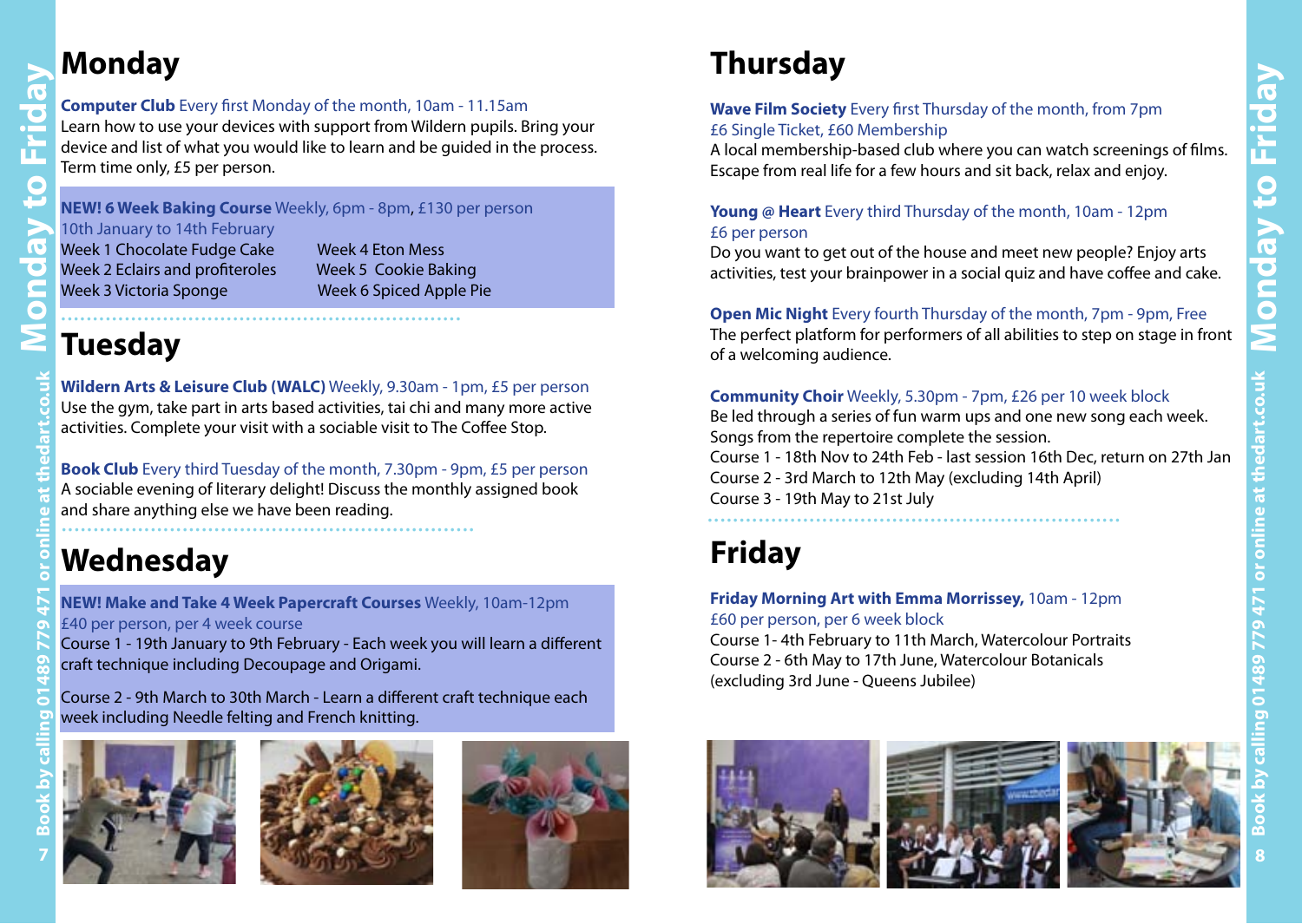### **NEW! Plant Hanger, Saturday 5th February, 10am - 11.30am**

### £38 per person

**Macramé** with Isabella Strambio<br>
NEW! Plant Hanger, Saturday 5th February, 1<br>
E38 per person<br>
Isabella will teach you, step by step, all the knot<br>
Bohemian-inspired plant holder. Macramé is on<br>
and is ideal for beginners. Isabella will teach you, step by step, all the knots to make a gorgeous Bohemian-inspired plant holder. Macramé is one of the most popular crafts and is ideal for beginners. All materials are provided.

### **NEW! Wreath, Saturday 2nd April, 10am - 12.30pm** £40 per person

With a mix of natural cord and roving, make a timeless Macramé decoration. Learn some of the main Macramé knots as well as techniques and details on materials suitable to use in Macramé. All materials are provided.

### **To book please visit www.eventbrite.com/o/isabella-11382369729**



### **Quick Knits with Connor Francis**

### **NEW! 9:30am-11:30am, £15 per person**

Whether you are a beginner or an advanced knitter, come along to learn, share and create. Each session will focus on a different quick knit project with varying difficulty levels to best suit all knitting abilities.

08/01 Bookmarks 05/02 Lavendar Hearts 05/03 Phone Case 02/04 Easter Bunny 07/05 Coffee Cup Sleeve 04/06 Wall Hanging



### **Cartoon and Caricature with Roisin Fox**

### **9.30am - 11.30am, £25 per person**

Do you enjoy illustration?

Try this drawing workshop that teaches you all you need to know and shows you how to turn real life into cartoon, charactorise a face and enjoy the fun and freedom of cartoon drawing.

29/01 26/02 26/03 23/04 28/05 25/06



### **Sewing with Machine with Karen Tait**

These workshops will guide you through basic projects and familiarise you with a sewing machine. Please bring your own sewing machine and basic sewing kit.

### **9.30am - 11.30am, £15 per person**

| 08/01 Cosmetic Roll  | 09/04 Box Bag with Ties    |
|----------------------|----------------------------|
| 12/02 Double Zip Bag | 14/05 Zip Up Tote - start  |
| 12/03 Bag Organiser  | 11/06 Zip Up Tote - finish |

Workshops subject to change, Karen is open to suggestions.

### **To book, please call Karen 07795823484 or email karenmtait@aol.com**



 **10**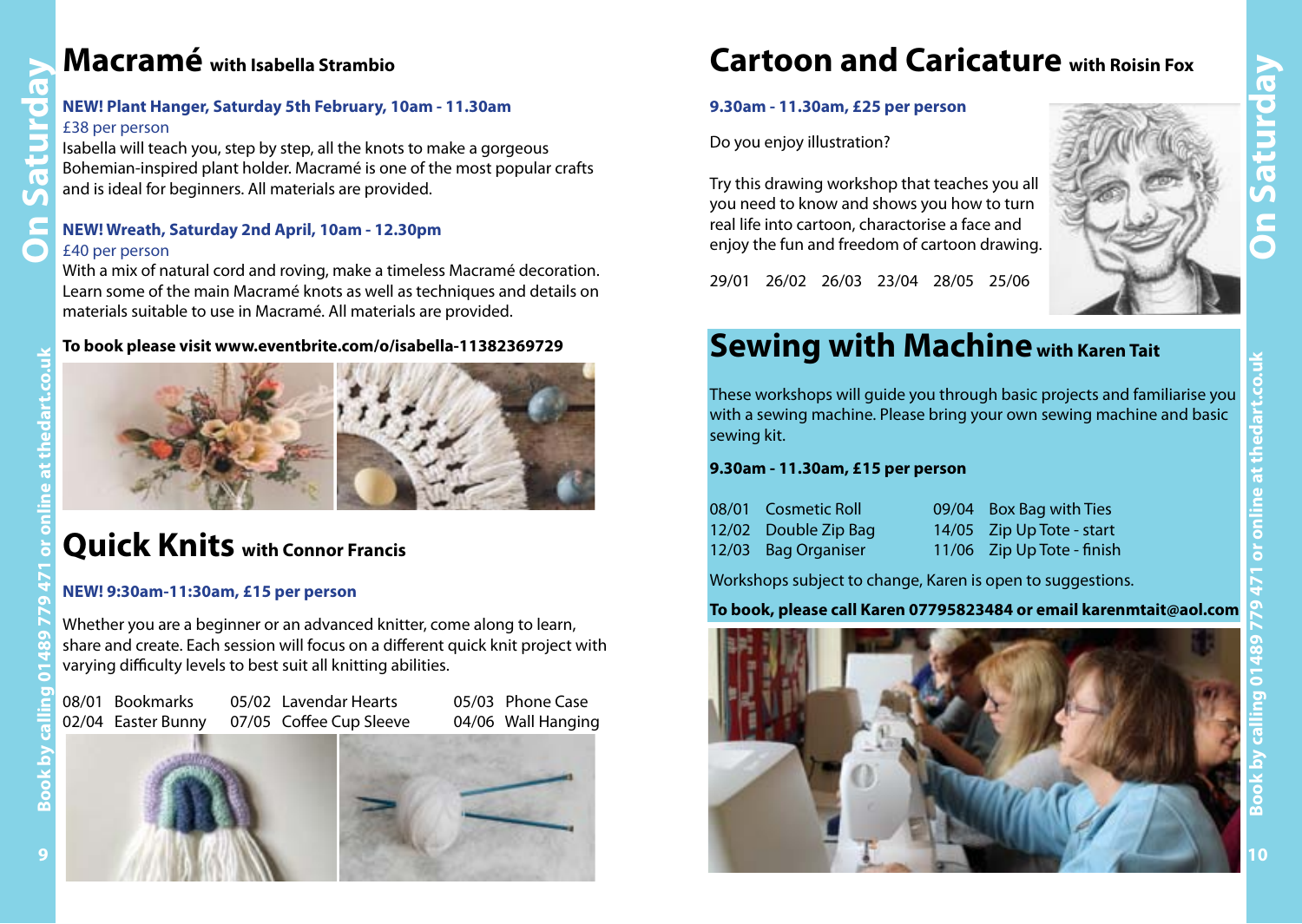### **Glassmaking with Cathy and Lisa**

### **10am - 11am, £25 per person**

Learn about basic glass fusing and working with glass frits, powders and stringers on a base piece.

Please note you will not take away your creation on the day, as all pieces will need to be fired in the kiln. When your piece is ready an email will be sent for you to collect at the d.@rt centre. There will be no cutting of glass.



## **Book by calling 01489 779 471 or online at thedart.co.uk**

 $\blacksquare$ 

### **4 Season Tree Curve, 22nd January**

A new year makes us think about the season and the colours within them. Create a 4 season tree curve perfect for displaying in a window.

### **Glass heart hanging, 19th February**

A lovely opportunity to spread love by making your own fused glass heart hanging. Also a lovely gift idea for a loved one.

### **Flower Buddy, 19th March**

With Mother's day in mind, create a colourful flower for a plant pot or for the garden and idea gift. When fired we will add them onto a wire stick.

### **Glass Picture, 21st May**

Working on a 10cm x 10cm base, create a picture using an assortment of colours and shapes. When returned your picture will come with a stand.

### **Coloured Moasaic fused Glass Hanging, 18th June**

A lovely therapeutic opportunity to make your own glass mosaic hanging, which is suitable for inside or out. Thinking about colours and patterns.

### **Willow Workshops with Jacquie Rolls**

**9.30am - 12.30pm, £35 per person**

### **Willow Bird Feeders, 7th May**

Create your own handmade bird feeders. Make two different feeders - a willow cone and a willow spiral. Do not be put off if you do not have a garden as they are also great for holding all manner of items!

### **Willow Dragonflies and Butterflies, 11th June**

A great introduction to willow weaving! No experience needed, you will be guided step by step and come away with beautiful willow sculptures. These are mini sculptures that can be displayed indoor or out.





### **Floristry with Academy of Floristry, Bournemouth**

**10am - 12.30pm, £50 per person**

### **Easter Wreath, 23rd April**

Make your very own Springtime, Easter Wreath for your door. A perfect addition to the Easter Celebrations. Suitable for beginners, all equipment provided.

### **Summer Bouquet, 28th May**

Celebrate the beginnings of summer with us and create a beautiful handtied bouquet for your table or for friends. Choose from a beautiful selection of flowers and learn the basics of flower arranging. Suitable for beginners, all equipment provided.



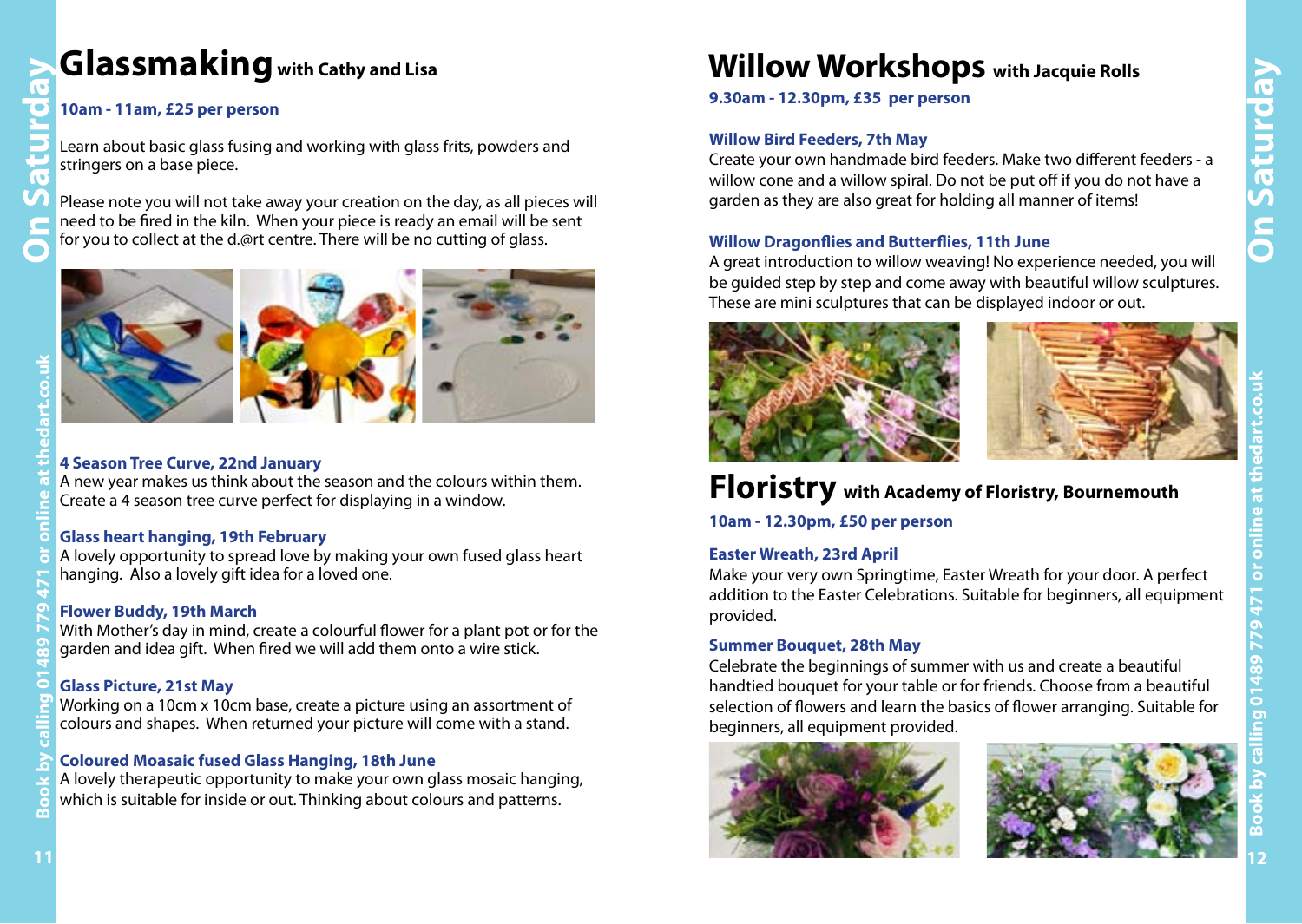### **Encaustic Art with Karen Tait**



Use beeswax to create beautiful art, a relaxing and enjoable workshop. No experience necessary.

### **1pm - 3pm, £15 per person**

08/01 Rubber Stamps 12/03 Kaleidoscopes 14/05 Doiley Work 12/02 Seascapes 09/04 Sky Lines 11/06 Serviette Work

**To book, please call Karen 07795823484 or email karenmtait@aol.com**

### **Illustration with Amy Harwood**

### **Pet Portraits, 15th January, 9am - 12pm, £39 per person**

Illustrate your pet from sketch to paint in this beginner friendly workshop. Using your own photographic reference, sketch outlines and proportions, paint textures with watercolours and add details with gouache paint.

### **Botanical Letters, 18th June, 10am - 12pm, £29 per person**

Illustrate a letter of your choice with beautiful botanicals with seasonal floral references to inspire you.





### **Theone Chocolate Company**

John Calder is a trained and qualified patissier, whose speciality and passion is chocolate. Be guided in making beautiful, handmade artisan chocolates from the finest Belgian chocolate for yourself or to give as gifts!

### **10am - 1pm, £30 per person**

- 15/01 Filled Chocolates and Bon Bons
- 12/02 LOVE Yourself Chocolate for Valentines and You
- 12/03 Beginners Chocolate Workshop
- 09/04 Easter Chocolate for all the Family
- 14/05 Advanced Chocolate Workshop
- 11/06 Make and Paint your Chocolates



### **Men's Cookery with Mary Hart**

A very popular cookery class for those looking to learn a few new recipes and become handier in the kitchen.

### **9.15am - 11.45am, £15 per person**

- 29/01 Minced Beef and Onion Casserole with Herby Dumplings and a Traditional Victoria Sandwich Cake
- 26/02 Chicken Jambalaya and Chelsea Buns
- 19/03 Pizza or Calzone and Lemon Meringue Pie
- 23/04 Focaccia and Savoury Bread Rolls plus a Jam Swiss Roll
- 28/05 Meat and Vegetable Pasties and Fruit Crumble
- 25/06 A Roasted Vegetable Lasagne and Meringue Nests with Fresh Fruit and Cream  **13 14**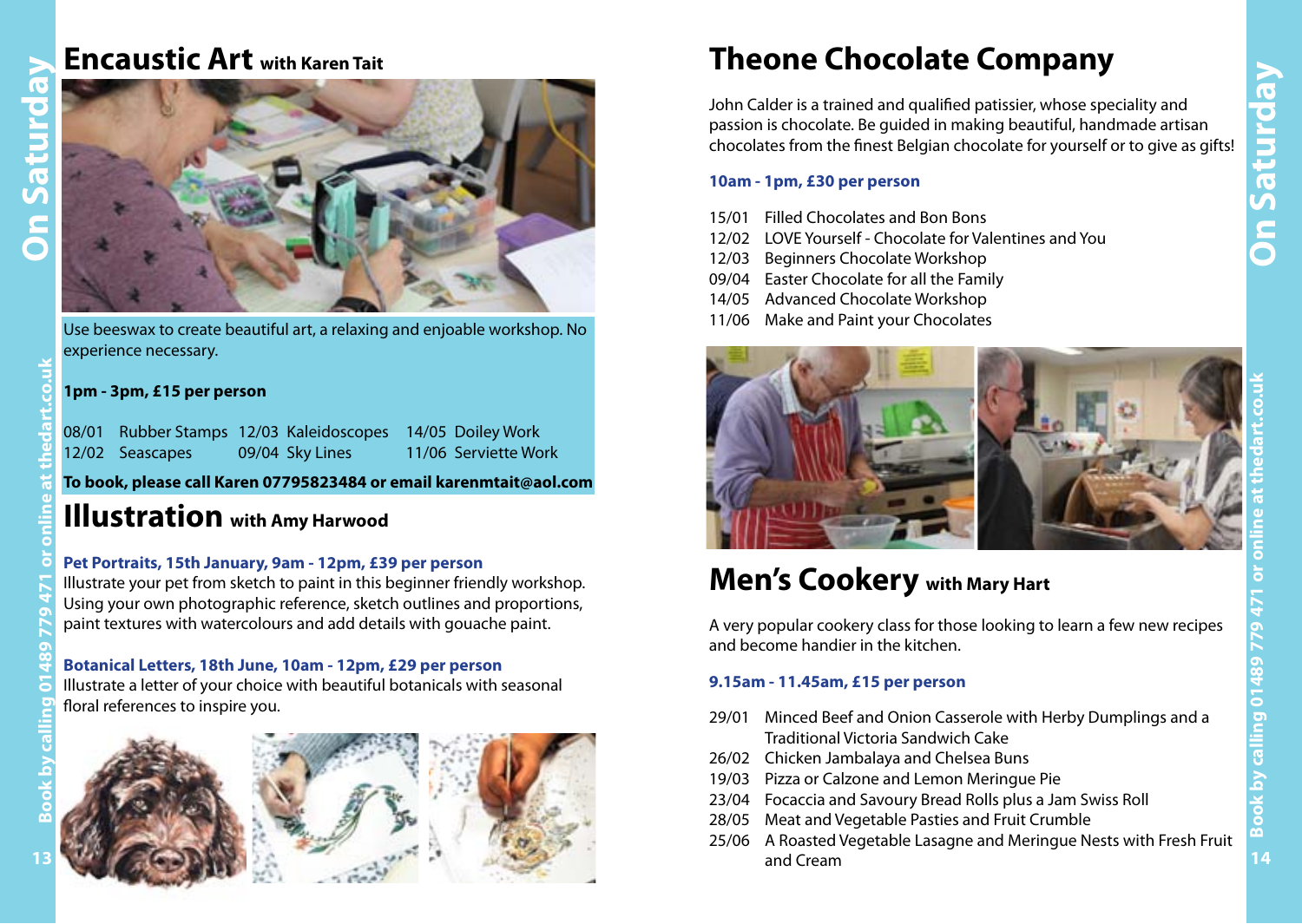## **Silver Clay Jewellery with Bev Fowler On Saturday Book by calling 01489 779 471 or online at thedart.co.uk**

Have you ever wanted to make your very own silver jewellery? Well here's your chance to get creative!

### **10am - 2pm, £85 per person**

22nd January 19th February 26th March

During this 4 hour course you will learn all about the wonderful qualities of silver clay, a truly incredible recycled silver material.

All materials will be provided. No prior jewellery making experience is necessary.

You will be guided through the design and making process and come away with a beautiful piece of 99.9% pure silver jewellery. Along with a beautiful jewellery box and cleaning cloth for your masterpiece and class notes.

### **BOOK via Bev's website or email:**



bevs\_treasurebox@yahoo.com



treasurebox.uk.com

Please bring a packed lunch. Tea and coffee is included.









### **Saturday 5th March**

### **Saturday 4th June**

### **The d.@rt Centre at Wildern School, Hedge End, SO30 4EJ 10am - 3pm**

Hedge End and Botley Craft Crawl returns with more local artists showcasing and selling their work.

Come along to browse and support local businesses. Find the perfect gift for Mother's Day and some summer delights.

Complete your visit with a barista style coffee and cake at The d.@rt Coffee Stop!



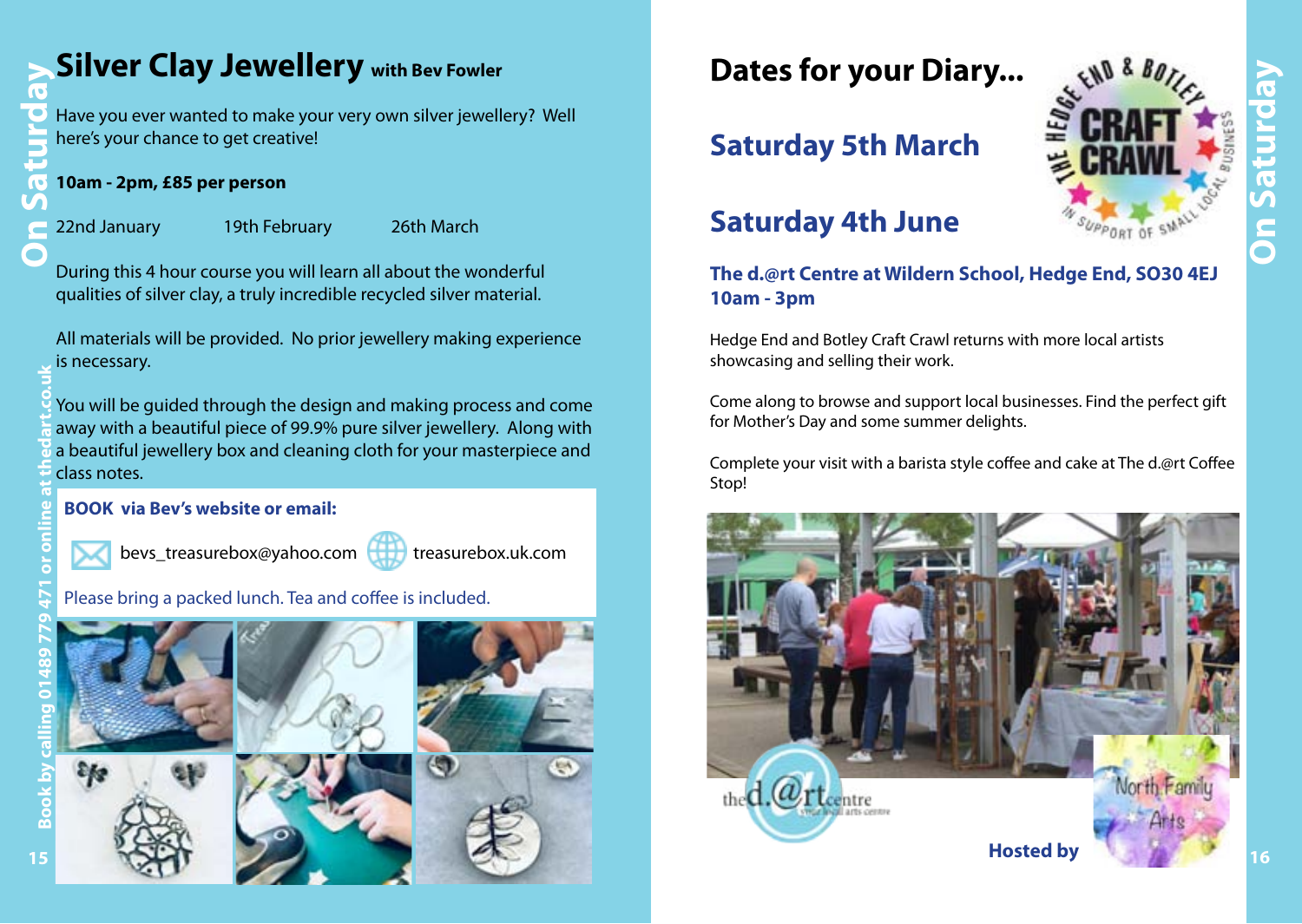# **Find out more by emailing us at community@wildern.org Exhibitions**

### **Art Exhibitions**

Are you a local artist? Exhibit your artwork at The Coffee Stop!

We like to keep our walls full of artwork all year round. Whether you're looking to sell your work, or just to display it, we want to hear from you.

We are able to offer monthly exhibitions, along with a private viewing for your friends and family.





### **Stock at The Craft Stop...**

The Craft Stop showcases the best of Southampton's local Artists.

From candles, to jewellery to stationery, there is something for everyone to enjoy. We are always on the lookout for more stockists.

Or, just pop in for a browse!

### **Get in touch with us on community@wildern.org**







### **Spaces to Hire**

### **Music Rooms**

Our three small practice rooms are the perfect size for solo practice, private tutors or small ensembles. We also offer two large music classrooms which can have bigger (and louder) ensembles.

### **Dance and Drama Studios**

Our specialist dance studio, with sprung floor and large mirrored wall, is perfect to hold dance classes, or just to hire by the hour for some personal practice.

Our two auditoria each have a cushioned floor. These spaces are equipped with PA systems and adjustable lighting, making them versatile dance/ drama spaces and a studio theatre.

The Wildern Hall is a larger venue to stage a rehearsal or performance. There is a raised stage, seating for 300 people, a fixed sound and lighting desk and a lighting rig. ......................................................

### **Meeting Spaces**

Looking for space to teach a course, hold a meeting during the day, in the evening or at the weekend? There are a number of classrooms available.

The Community Hub is a flexible space with two small meeting rooms and a large general purpose room with a kitchen attached.

### **The Wave**

A large multi-use space that can be used for large meetings, conferences and as a cinema space. When the tierred seating, that can hold up to 96 people, is rolled back it turns into a space for smaller meetings and even dance classes. **1718**<br> **1718**<br> **1718**<br> **1718**<br> **1718**<br> **1718**<br> **1718**<br> **1718**<br> **1718**<br> **1718**<br> **1718**<br> **1718**<br> **1718**<br> **1718**<br> **1718**<br> **1718**<br> **1718**<br> **1718**<br> **1718**<br> **1718**<br> **18**<br> **17**<br> **18**<br> **18** 











**Spaces to Hire**

T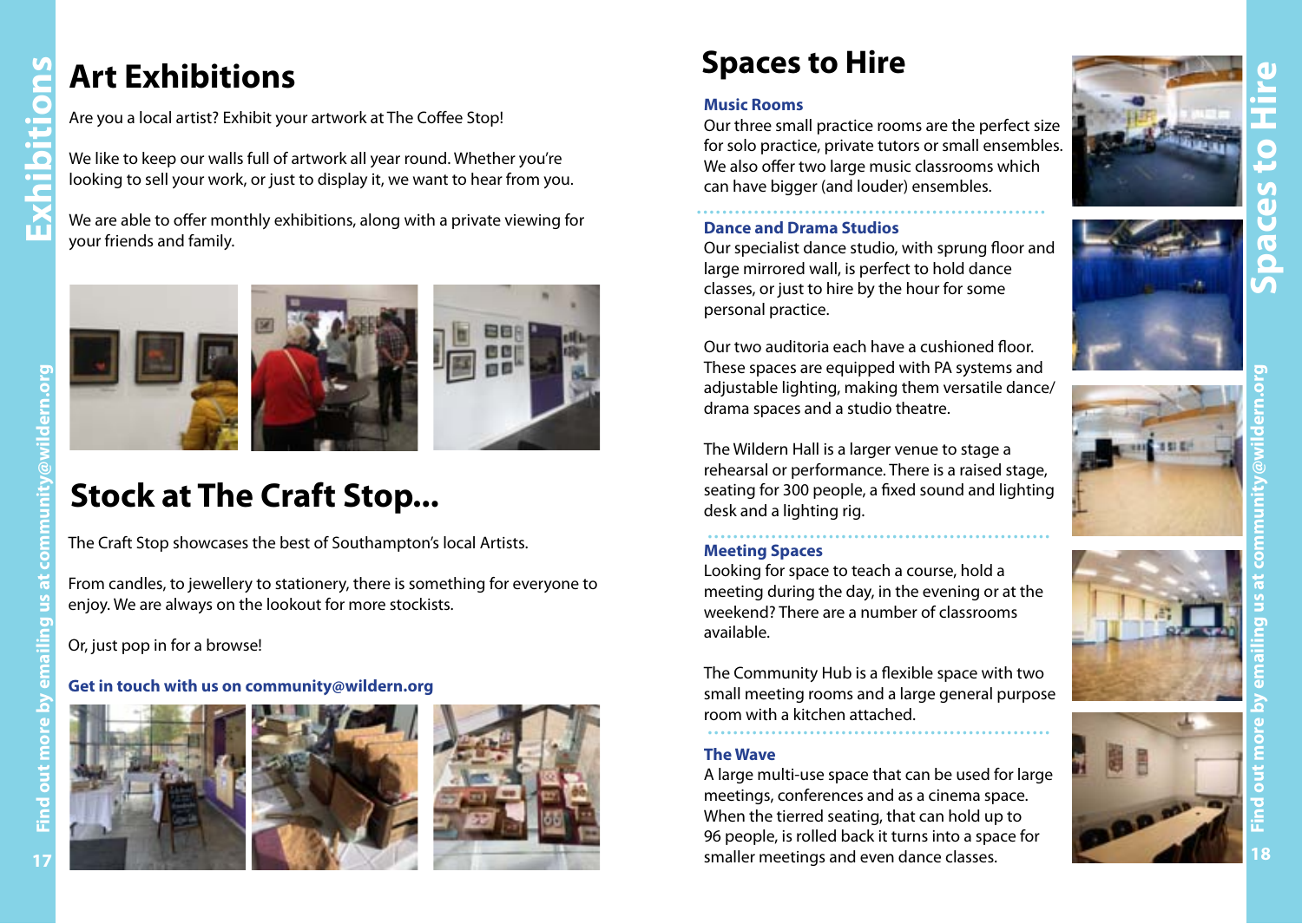### **Music**

### **Hamble Area Youth Band** T: 02380 255187 E: juliefarnell@btinternet.com The Training Band (Tuesdays 4.45pm) is for brass and percussion students with experience of at least 2 terms of learning; the Senior Band (Tuesday

5.45pm) is for students of approx. grade 3 and above.

### **Raise Your Voice** E: contact@raiseyourvoicechoir.com

Southampton's Musical Theatre Choir, launched in 2018, Raise Your Voice cover all styles of musical theatre in a welcoming, fun & relaxed way. No previous singing experience required!

### **Sound Pop Academy** W: soundpopacademy.co.uk T: 02381 290 449

The UK's leading singing and performance group for young people aged 7-17.

## **Hirers at The d.@rt Centre**

### **Andy Billington** T: 07941 998242 E: andybforever@yahoo.co.uk

Develop guitar playing in a social environment. Lessons are geared towards adult learners and are appropriate for beginner and intermediate players.

### **Music Fun Factory** T: 0771 2263306 E: info@musicfunfactory.co.uk

Encourages music in the community. Adults and Children can learn to play a range of instruments with music from shows to chart hits, classical and jazz.

### **Performing Arts Companies**

### **Artisan Theatre School** T: 07752 061382

Provides children ages 5-16 from the South Coast lessons with professional teachers within all areas of the Performing Arts.

### **Pyjama Drama** T:01489 854434 E: kirsty@pyjamadrama.com

Encourage children to bring their own original stories to life! We use song, movement, games and drama activities in this drop off class **-** For school aged children 4 to 7 years.

### **Stagecoach** T: 01489 666323 E: hedgeend@stagecoach.co.uk

Performing Arts School teaching children and teenagers to sing, dance and act.

### **Dance**

### **Blair McCarthy School of Irish Dance** T: 07969214290 Irish dance classes for children and young people.

**Dancecatz Academy** T: 07983 000943 E: info@dancecatzacademy Fun and friendly classes in tap and ballet - ISTD Primary and acrobatic Arts - Acro. Ages 4 to 10 years. Thursdays from 4.30pm, learn more at www.dancecatzacademy.co.uk

### **Dance Junkie** T: 07766 503503

Street dance classes for children of all abilities, take part in competitions and /or UDO exams, or just come along to dance for fitness and fun.

### **JAMZdance** T: 07929 095405 E: jamzdance@live.co.uk FUN Street Dance Classes Term Time and STAGEkidz courses (singing, dancing and acting) in the School Holidays. Age 4 +, visit jamzdance.co.uk

**SJ Academy** E: sjacademyofdance@btinternet.comWell established dance school offering classes in ballet, tap and modern.

### **Street Beatz Dance Academy** T: 07967 970 801

Learn the latest moves whilst making friends and having fun! Get involved in dance N.A.T.D exams, shows and competitions. Find out more at www.streetbeatzdanceacademy.co.uk

### **Classes for Adults**

### **Adult Education Evening classes by EASTLEIGH COLLEGE**

Evening courses in: British Sign Language, French, Italian, Digital Cameras for Beginners, Counselling, Makaton, and Digital Photography. Please contact the ACL team 02380 911270, acl@eastleigh.ac.uk, www.eastleigh.ac.uk/ leisure-courses

**Zumba Fit / Fitness Pilates** T: 07828 978 176 E: julie.zumbafit@gmail.com Zumba and Fitness Pilates classes available at Wildern School and in the local area.

### **Language Schools**

**Aula de Espanol** E: auladelanguaespanola@yahoo.co.uk Informal Spanish lessons for KS1 children with a basic understanding of the language.

### **Bulgarian School** T: 078344 82404

For Bulgarian citizens born or growing up in Hampshire, to encourage young  **19 20**children to be able to speak, write and read in their mother language.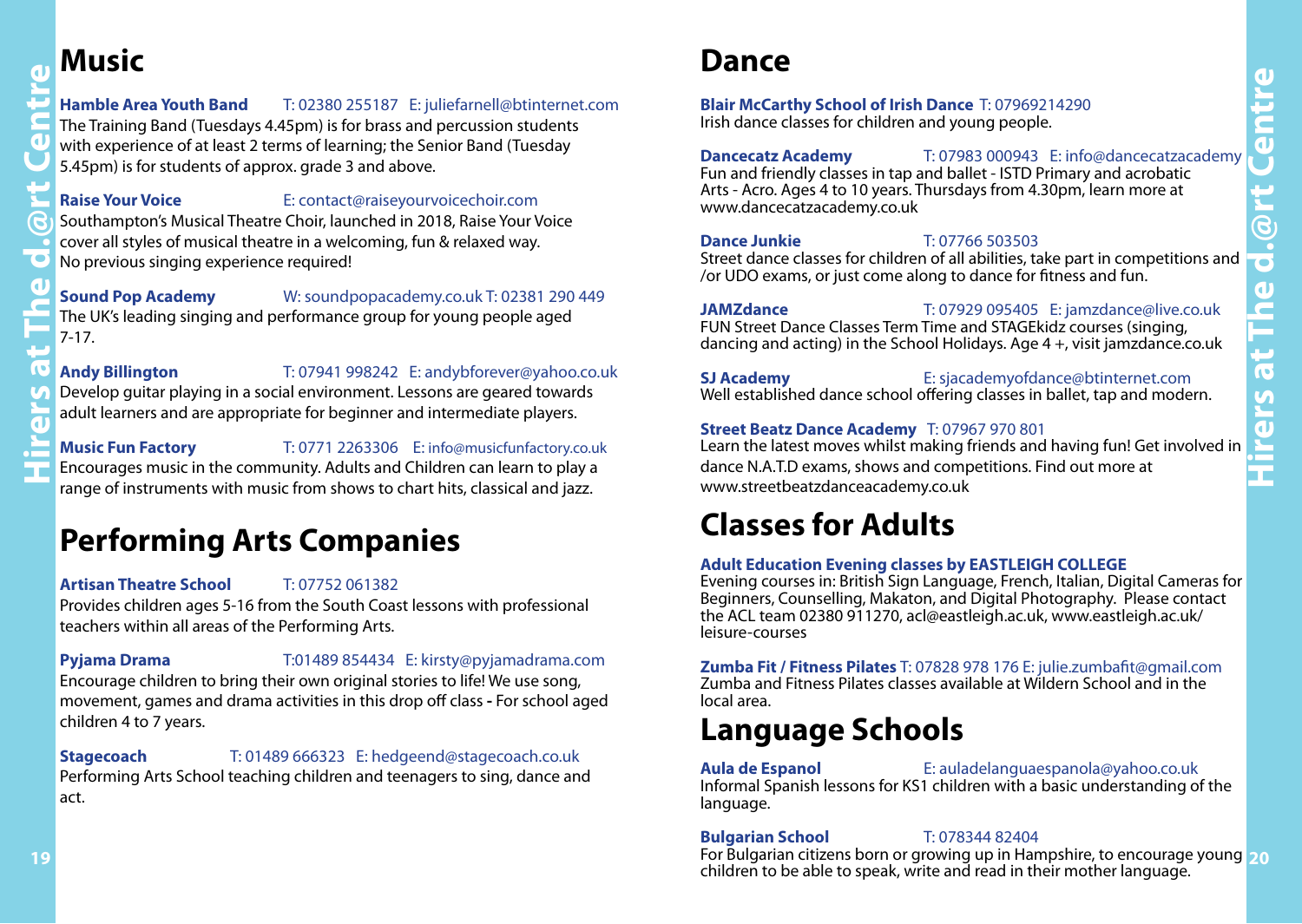### **Music Fun Factory with Anita Hall**



Music Fun Factory hosts several Elastic Bands (musical ensembles) so called because you are stretched to your full potential.

The aim of Music Fun Factory is to provide enjoyable music clubs for the Community in a fun, relaxing manner. We have groups for everyone no matter what your age or standard. In the beginner groups you only have to be able to play one note!

### **Clubs are £4 per session and it is a pay-as-you-go basis Instruments can be hired for each session**

### **Wednesdays**

4.30pm -5.30pm 5.45pm - 6.45pm 7pm - 8pm

Note-lets (beg) Ukulele Jukebox (adults) Note-ables (grade 4+)

### **Fridays**

5.15pm -6pm

Ukulets (beg) Cool Clarinet Choir (adv) Jazzitude (grade 4+) For parents & children 6pm - 7pm 7pm - 8pm

**Encouraging Music** in the Commu

musicfunfactory.co.uk



To learn more, visit www.musicfunfactory.co.uk**<sup>21</sup>**

### **How are we doing?**

We value your opinion and welcome your feedback!

Let us know what you thought of your experience at The d.@rt Centre and if there's anything you would like to see in the future.

Email your comments to community@wildern.org

### We really enjoyed the cookery course, the treats we made and took away were AMAZING!

I just wanted to say a massive thank you to the d.@rt team. My boys had lovely couple of days, they learnt a lot and made nice friends.

They had so much fun this morning in art club and would like to book them onto another session please.

Overall we feel the workshops are very well priced and provide a great variety of activities so thanks a million.

Brilliant mix of learning new skills and having fun making crafts. Good quality crafts to bring home.

I enjoyed learning new water colour painting techniques. The artist and staff were very kind, helpful and supportive.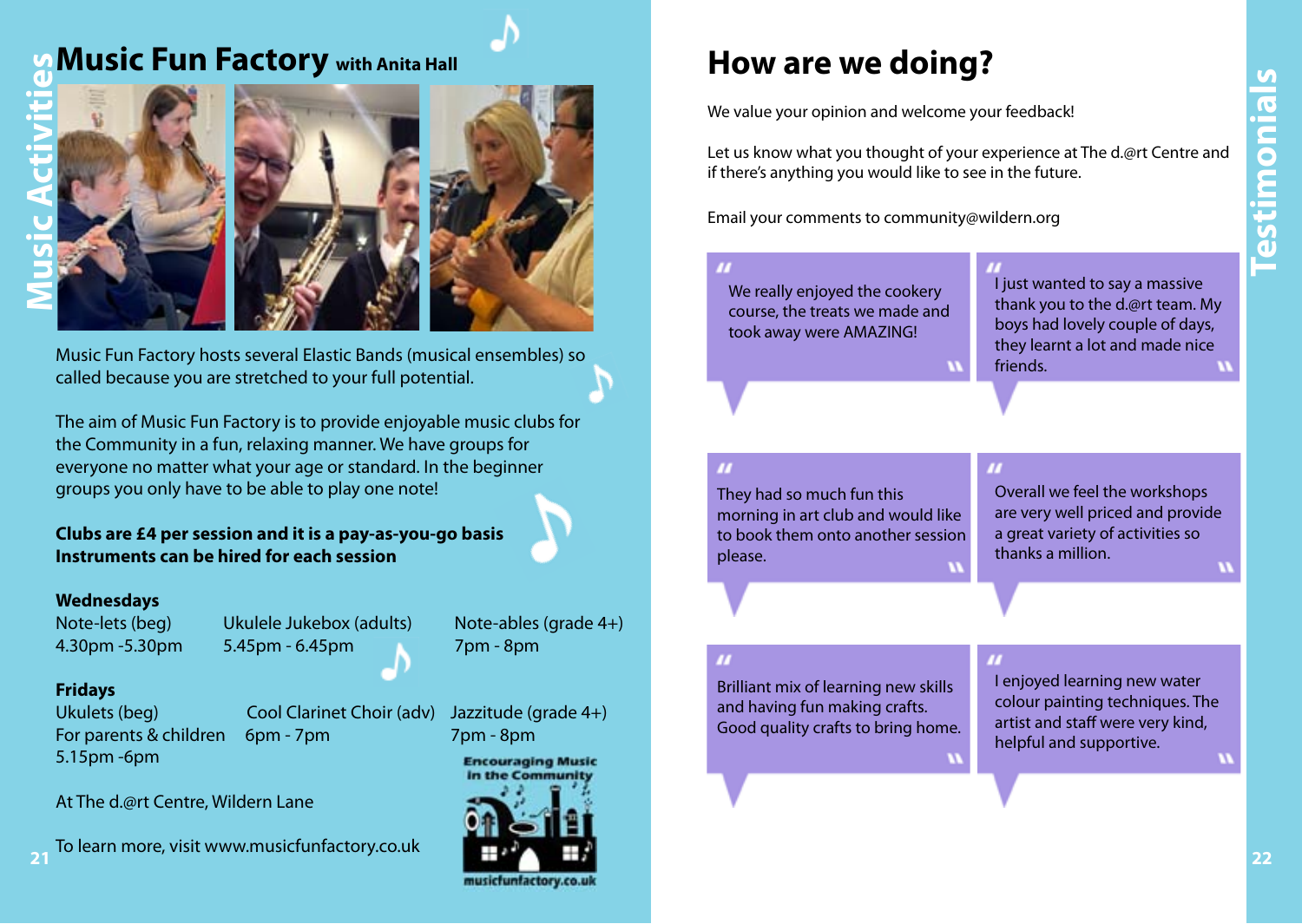

**Karen Tait** Artist



**Connor Francis** Artist



**Chris Bennett** Artist/ Maker



**Jo Richards** Florist





Florist



**Jacqueline Rolls** Willow Sculptor



**Serena Downer** Artist



**Emma Morrissey** Fine Artist



**Cathy and Lisa** Glass Artists



**Bev Fowler** Jeweller



**Becky Griffin** Musician



Chef



**Amy Harwood** Illustrator



**Roisin Fox** Illustrator



**Isabella Strambio** Macrame Artist



**Angie Strange** Cookery Specialist



**Mary Hart** Cookery Specialist



**John Calder** Chocolatier

**Meet our Artists and Tutors**

Ę

 $\bullet$ 

T T

sts an

 $\bullet$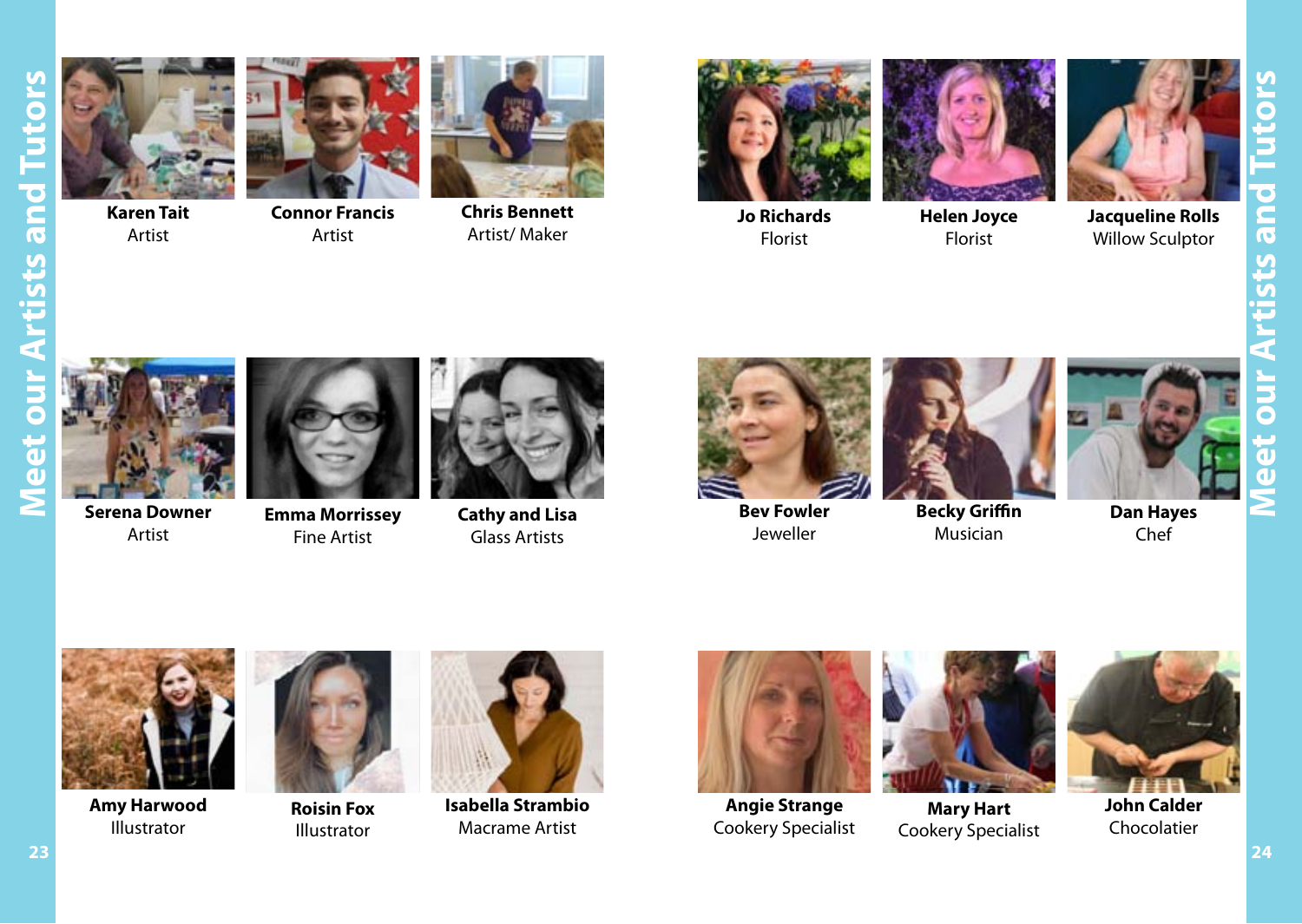### **January**

**What's On** 

Mhat's On

| 6th  | Wave Film Society             |  |  |
|------|-------------------------------|--|--|
|      | <b>Community Choir</b>        |  |  |
| 8th  | <b>Children's Art Club</b>    |  |  |
|      | <b>Adv Children's Cookery</b> |  |  |
|      | <b>Encaustic Art</b>          |  |  |
|      | <b>Ouick Knits</b>            |  |  |
|      | Sewing with Machine           |  |  |
| 10th | Computer Club                 |  |  |
|      | 6 Week Baking Course          |  |  |
| 11th | Wildern Arts & Leisure Club   |  |  |
| 12th | Make and Take Papercraft      |  |  |
| 13th | <b>Community Choir</b>        |  |  |
| 15th | <b>Pet Portraits</b>          |  |  |
|      | <b>Junior Designers</b>       |  |  |
|      | <b>Children's Cookery</b>     |  |  |
|      | <b>Chocolate Bon Bons</b>     |  |  |
| 17+h | 6 Wook Raking Course          |  |  |

17th 6 Week Baking Course 18th Wildern Arts & Leisure Club

Book Club

### **February**

| 1st             | Wildern Arts and Leisure Club | 1              |
|-----------------|-------------------------------|----------------|
| 2 <sub>nd</sub> | Make and Take Papercraft      |                |
| 3rd             | Wave Film Society             | 1              |
|                 | <b>Community Choir</b>        |                |
| 4th             | <b>Friday Morning Art</b>     | 1              |
| 5th             | <b>Children's Art Club</b>    | 1              |
|                 | <b>Adv Children's Cookery</b> |                |
|                 | <b>Quick Knits</b>            |                |
|                 | Macrame Plant Hanger          |                |
| 7th             | Computer Club                 |                |
|                 | 6 Week Baking Course          | 2              |
| 8th             | Wildern Arts and Leisure Club | $\overline{2}$ |
| 9th             | Make and Take Papercraft      |                |
| 10th            | Community Choir               | 2              |
| 11th            | Friday Morning Art            |                |
| 12th            | <b>Encaustic Art</b>          | 2              |
|                 | <b>Junior Designers</b>       |                |
|                 | <b>Children's Cookery</b>     | 2              |
|                 | <b>Valentines Chocolate</b>   |                |
|                 | Sewing with Machine           |                |
| 14th            | 6 Week Baking Course          |                |

- 19th Make and Take Papercraft<br>20th Young at He@rt Young at He@rt Community Choir **22nd** Children's Art Club
	- Adv Children's Cookery Silver Clay Jewellery Quick Knits Glass Art
	-
- 24th 6 Week Baking Course<br>25th Wildern Arts & Leisure Wildern Arts & Leisure Club
- 26th Make and Take Papercraft<br>27th Open Mic Night Open Mic Night Community Choir
- **29th** Cartoon and Caricature Men's Cookery Hand Tied Bouquet 31st 6 Week Baking Course
	-

15th Wildern Arts and Leisure Club Book Club 7th Young at He@rt Community Choir 8th Friday Morning Art **9th** Children's Art Club Adv Children's Cookery Silver Clay Jewellery Quick Knits Glass Art 2nd Wildern Arts and Leisure Club 24th Open Mic Night Community Choir 25th Friday Morning Art

### **21st - 25th Half Term Children's Activities**

**26th** Cartoon and Caricature Men's Cookery Floral Arrangements

### **March**

| 1st  | Wildern Arts and Leisure Club | 16th | Mak   |
|------|-------------------------------|------|-------|
| 3rd  | Wave Film Society             | 17th | Your  |
|      | Community Choir               |      | Com   |
| 4th  | <b>Friday Morning Art</b>     | 19th | Chilo |
| 5th  | <b>Children's Art Club</b>    |      | Adv   |
|      | <b>Adv Children's Cookery</b> |      | Men   |
|      | <b>Quick Knits</b>            |      | Glas  |
|      | <b>Craft Crawl</b>            | 22nd | Wild  |
| 7th  | Computer Club                 | 23rd | Mak   |
| 8th  | Wildern Arts and Leisure Club | 24t  | Ope   |
| 9th  | Make and Take Papercraft      |      | Com   |
| 10th | <b>Community Choir</b>        | 26th | Silve |
| 11th | <b>Friday Morning Art</b>     |      | Glas: |
| 12th | <b>Encausic Art</b>           |      | Cart  |
|      | <b>Junior Designers</b>       | 29th | Wild  |
|      | <b>Children's Cookery</b>     | 30th | Mak   |
|      | <b>Beginners Chocolate</b>    | 31st | Com   |
|      | <b>Sewing with Machine</b>    |      |       |
| 15th | Wildern Arts and Leisure Club |      |       |
|      | <b>Book Club</b>              |      |       |
|      |                               |      |       |

### **April**

| 2nd  | Children's Art Club<br><b>Adv Children's Cookery</b><br>Macrame Wreath<br>Quick Knits                                          |
|------|--------------------------------------------------------------------------------------------------------------------------------|
| 4th  | Computer Club                                                                                                                  |
| 5th  | Wildern Arts and Leisure Club                                                                                                  |
| 7th  | Wave Film Society                                                                                                              |
|      | <b>Community Choir</b>                                                                                                         |
| 9th  | <b>Fncaustic Art</b><br><b>Junior Designers</b><br><b>Children's Cookery</b><br><b>Easter Chocolate</b><br>Sewing with Machine |
| 12th | Wildern Arts and Leisure Club                                                                                                  |
| 14th | <b>Community Choir</b>                                                                                                         |
| 16th | Children's Art Club<br><b>Adv Children's Cookery</b><br><b>Ouick Knits</b><br>Glass Art                                        |

| 16th | Make and Take Papercraft      |
|------|-------------------------------|
| 17th | Young at He@rt                |
|      | Community Choir               |
| 19th | <b>Children's Art Club</b>    |
|      | <b>Adv Children's Cookery</b> |
|      | <b>Men's Cookery</b>          |
|      | <b>Glass Art</b>              |
| 22nd | Wildern Arts and Leisure Club |
| 23rd | Make and Take Papercraft      |
| 24t  | Open Mic Night                |
|      | Community Choir               |
| 26th | <b>Silver Clay Workshop</b>   |
|      | <b>Glass Art</b>              |
|      | <b>Cartoon and Caricature</b> |
| 29th | Wildern Arts and Leisure Club |
| 30th | Make and Take Papercraft      |
| 31st | <b>Community Choir</b>        |

- 19th Wildern Arts and Leisure Club Book Club 21st Young at He@rt
- Community Choir

### **11th - 22nd Children's Holiday Activities**

- **23rd** Cartoon and Caricature Men's Cookery
- 26th Wildern Arts and Leisure Club
- 28th Open Mic Night Community Choir